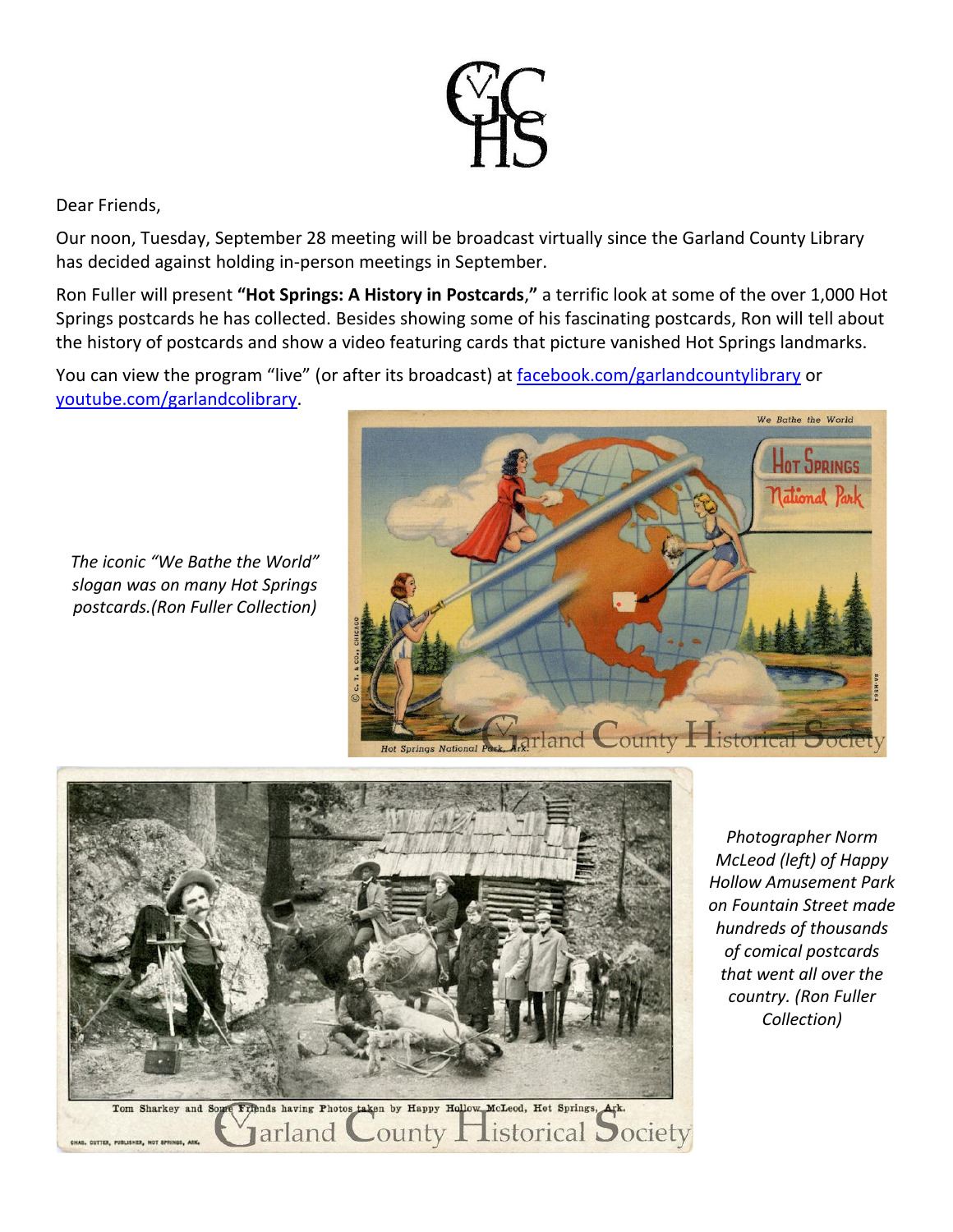Ron is a longtime member of the society and has a passion for local history. A Hot Springs native, he is a former US Army officer, a three-term member of the Arkansas House of Representatives, and owns a public relations and lobbying firm in Little Rock. He has written for numerous historical publications, including GCHS's *The Record*, and has had several articles featured in the *Arkansas Democrat-Gazette* and *AY* magazine. He is the chairman of the Arkansas MacArthur Military Museum Heritage Board and a member of the board of the Arkansas State Archives.



*Disasters, like the flood of May 15, 1923, were postcard subjects.*

 *(Ron Fuller Collection)*

You don't want to miss Ron's exploration of the unique history of American postcards and the history of Hot Springs postcards!

We're excited about our sold-out Hidden Hot Springs home tours fund-raiser, which is this Sunday afternoon. Many thanks to everyone who bought a ticket or helped in other ways—we appreciate you very much!

Our friends at the Hot Spring County Historical Society are hosting a very interesting program: "Trammel's Trace: The First Road to Texas from the North" on Saturday, October 9, 2-4pm at the Great Room at Arkansas State University-Three Rivers, One College Circle, in Malvern.

Gary Pinkerton, the author of a book about this subject, will talk about the earliest route for immigration to Texas by way of Arkansas and the Arkansan for whom the road is named. I've attached a flyer with more information about the event.

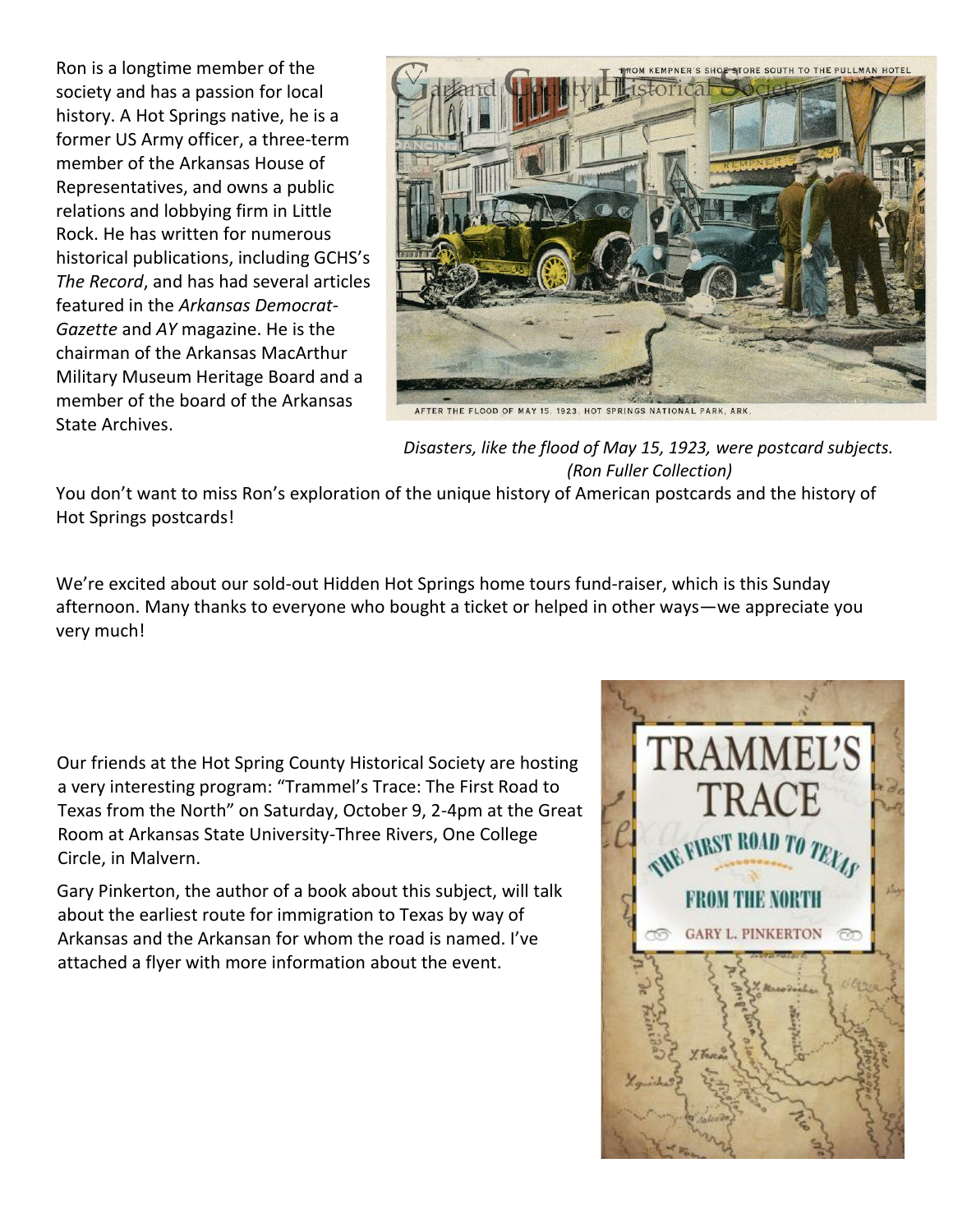

Many the items in our collection come in when people "clean out the attic," so to speak. This photo was given to us by a gentleman in California whose great-grandparents lived in Hot Springs. It shows the boarders at the Putnam Hotel at 9 Cottage Street in August 1900. Notice the water pump on the porch—and the marvelous faces.

How long has it been since you've visited the Alligator Farm—Arkansas's oldest continually operating tourist attraction?

You can catch up on what's happening at the Alligator Farm on the Visit Hot Springs YouTube page.

VHS regularly posts excellent short videos of interesting places and events in Hot Springs.

> *Major Leaguer Honus Wagner at the Alligator Farm and Marine Museum*

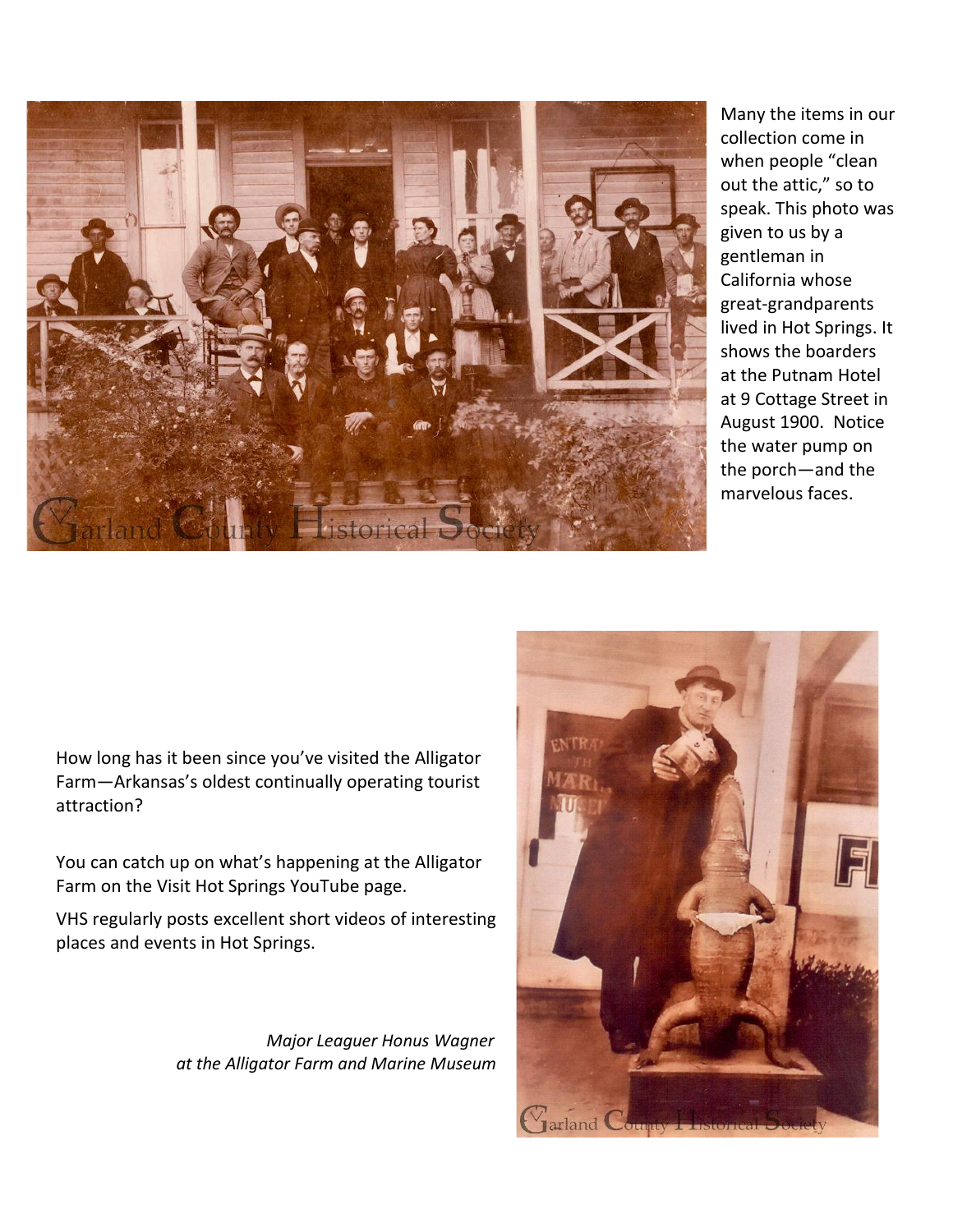Did you know the answer to the question about the Eastman Hotel's gangster visitor?



*Al Capone (left) at Happy Hollow Amusement Park, 1920s.His brother Ralph ("Bottles") Capone is at right.*

The gangster was Al Capone. In 1924, Capone stayed at the Eastman Hotel on his first trip to Hot Springs (as part of the entourage of his boss, John Torrio, head of the Chicago's South Side Gang). Capone stayed there on subsequent trips after he himself became head of the gang. But before 1925, "After Capone's crew held a raucous party one night, several guests complained, and the management of the Eastman politely suggest that the boys from Chicago might consider some other residence."—Orval Allbritton, *The Mob at the Spa*. Capone and his noisy crew moved to the Arlington Hotel, which had opened in 1924.

Don't forget to order your signed copy of our 2021 "History + Art" poster. Renowned watercolorist Richard Stephens highlights "The Old Post Office" on a beautiful 11 inch by 17 inch poster. The poster can be purchased for \$25 plus \$5 shipping at garlandcountyhistoricalsociety.com or in person or by phone at the society's archives at 328 Quapaw (501.321.2159) on weekdays from 9am to 1 pm.

# THE OLD POST OFFICE



 $\mathop{\mathrm{G}}$ arland  $\mathop{\mathrm{County}}$  Historical  $\mathop{\mathrm{Society}}$ WATERCOLOR BY RICHARD STEPHENS 2021